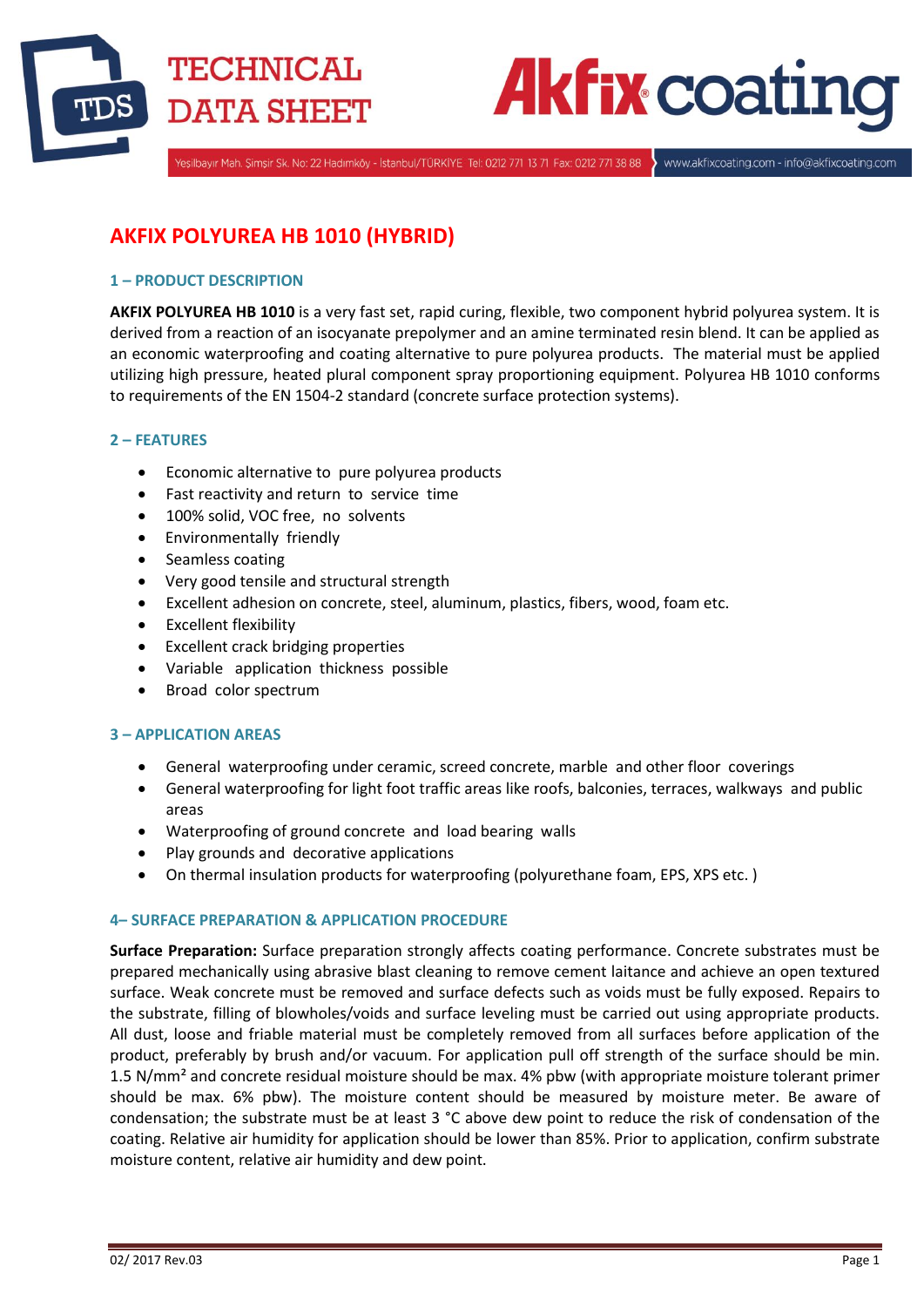



.<br>Yeşilbayır Mah. Şimşir Sk. No: 22 Hadımköy - İstanbul/TÜRKİYE Tel: 0212 771 13 71 Fax: 0212 771 38 88

www.akfixcoating.com - info@akfixcoating.com

# Application conditions/ limitations:

|                | <b>Surface Temperature</b> | <b>Ambient Temperature</b> | <b>Relative Air Humidity</b> |
|----------------|----------------------------|----------------------------|------------------------------|
| Optimum        | 5-30 °C                    | 20-30 °C                   | $25 - 50%$                   |
| <b>Minimum</b> | 0 °C                       | n °C                       | 0%                           |
| Maximum        | 50 $^{\circ}$ C            | 50 °C                      | 85 %                         |

**Priming:** The application surface has to be primed in order to achieve an even surface and good adhesion. Lightly spreading out with quartz sand 0,3-0,8 mm is recommended because this provides higher adhesion values and extends the maximum waiting time of primer prior to the application of polyurea coating. In order to avoid the formation of blisters do not spread to excess.

**Polyurea Application:** The polyurea must be applied within 12-24 hours of applying the primer. Isocyanate prepolimer and amine resin must be applied using a two component high pressure and heat spray machine. The machine should be able to spray the components in 1:1 volume ratio. Both components must be heated above 70 °C. In order to achieve good performance, the temperature and pressure should stay same during the application and must be controlled regularly. Polyurea system components might not diluted under any circumstances. Before application, amine component must be stirred at least 30 minutes using a barrel mixer until a homogenous mixture and colour obtained. Aromatic polyurea coating systems are UV stable but are not color stable. The cured coating may exhibit discoloration when exposed to sunlight. This does not influence the performance and physical properties of the material. If the color stability required, an aliphatic top coat must be applied within 12 hours of applying base coat.

# **Consumption of Coating Components:**

Primer:  $0,3-0,5$  kg/m<sup>2</sup> Quartz sand: 1-1,5 kg / $m^2$ Polyurea coating: 1,05- 1,1 kg/m<sup>2</sup>/mm (recommended film thickness is minimum 2 mm.)

## **5 – PACKAGING**

200 kg barrel (Amine component) 225 kg barrel (Iso component)

# **6 – COLORS**

Standard color is medium grey. Custom colors any RAL number are available upon request.

## **7 – SHELF LIFE & STORAGE CONDITIONS**

Polyurea components are sensitive to moisture. Keep polyurea components in tightly closed containers. Mix amine resin before application. Store the polyurea components between 20 -30 °C. Shelf life of the unopened original packaging is nine months from manufacturing date.

## **8 – SAFETY**

Contains isocyanate MDI. Avoid breathing vapors. Avoid contact with skin and eyes. Take precautions during application. Wear suitable protective clothing, gloves and eye/face protection. Adequate ventilation of the working area is recommended. Refer to SDS sheet prior to use.